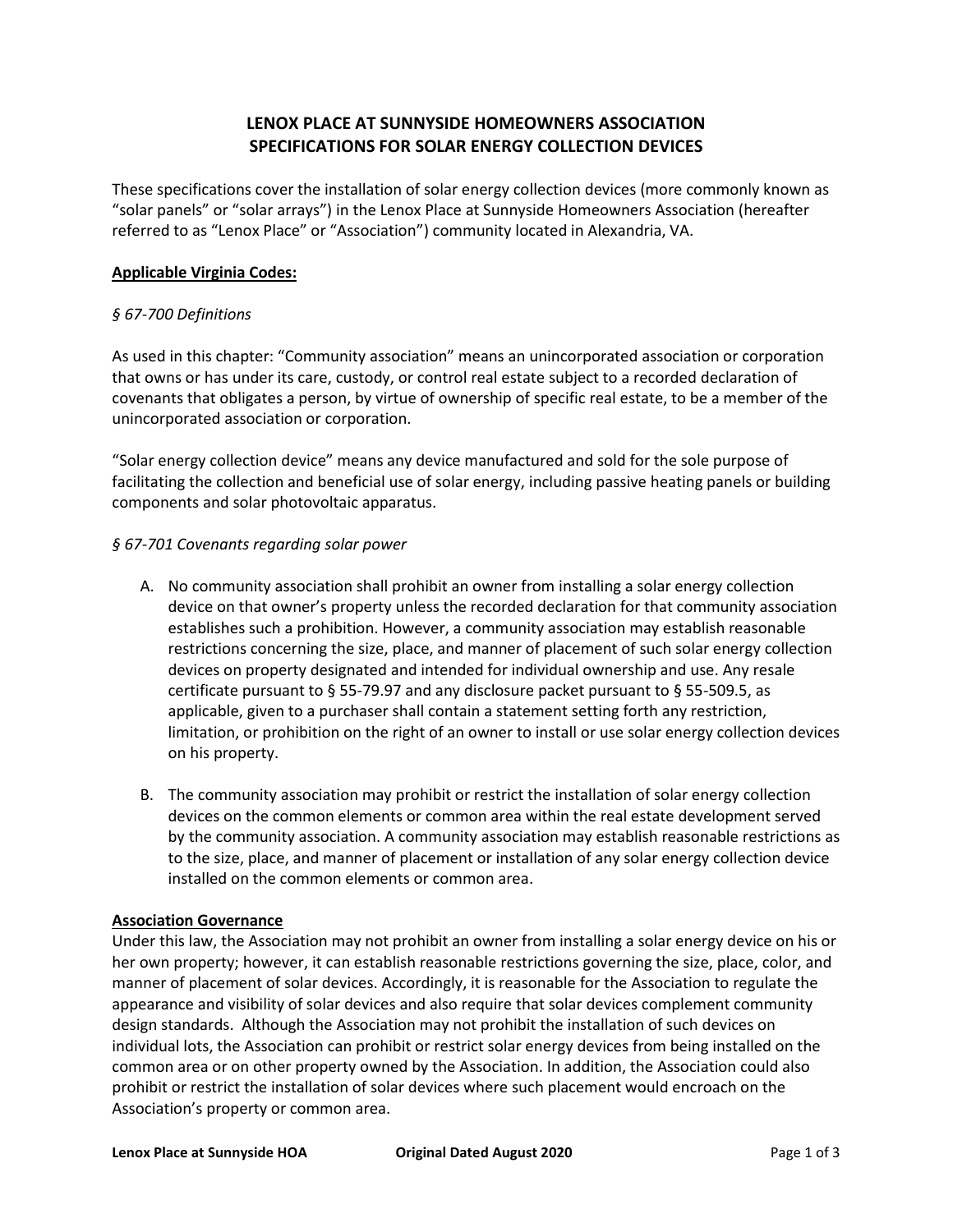## **Guidelines for Solar Energy Collection Devices**

Homeowners who wish to install solar devices shall note in their Exterior Project Form (EPF) that they fully understand and acknowledge the guidelines listed below. Homeowners are encouraged to involve the Architectural Review Committee (ARC) early in the process to minimize delays and to ensure a smooth approval process.

- 1. Application for Installation
	- a. Prior to the placement of any solar energy collection device ("Solar Device") upon any Unit, the Owner must submit an Exterior Project Form (EPF) to the ARC for approval of their proposed Solar Device. All applications must include contractor proposals, permits, brochures, diagrams, drawings, and other documents indicating:
		- i. The exact purpose of the solar device installation
		- ii. Type, colors, and size of the Solar Device(s)
		- iii. The exact location of desired installation
		- iv. Acknowledgement of understanding of these guidelines
- 2. Installation Within Unit Boundaries
	- a. Location Requirements
		- i. No Owner may install a Solar Device in the Common Area or on any property owned by the Association.
		- ii. Solar Devices will only be approved on Units if they are secured in a manner so that there is minimal or no visibility of the Solar Device from the street, the common areas, or other Units and that they blend into the surroundings as much as possible. In such cases where this placement location for a Solar Device is not adequate for the effective collection of solar energy, the ARC shall reserve the power, in its sole discretion, to grant a variance from any of the requirements expressed herein, but shall endeavor to protect the community from the architectural blight to the greatest degree possible and strive to ensure that all concerns over safety are satisfied.
		- iii. Except as otherwise provided herein, Owners are prohibited from installing a Solar Device which in any way, shape or form encroaches upon any Common Area or any other Unit.
	- b. Installation Requirements
		- i. Solar Devices shall not be larger or installed higher than is absolutely necessary for their intended purpose.
		- ii. The Owner is responsible for ensuring Solar Devices are installed and secured in a manner that complies with all applicable Virginia building codes, industry standards, and manufacturer's instructions. The installation shall also take aesthetic considerations into account and minimize the impact to the Unit and surrounding areas.
		- iii. Solar Devices shall not be placed anywhere near a power line (above ground or buried). Owners must ensure that the wind velocity or other forces could not cause the Solar Device to collide with power lines.
		- iv. Solar Devices must be properly secured so they do not jeopardize the structural integrity of any structure or the safety of any person near the Solar Devices.
		- v. Exterior wiring for the Solar Device shall be in installed in the least visible manner.
	- c. Solar Device Color